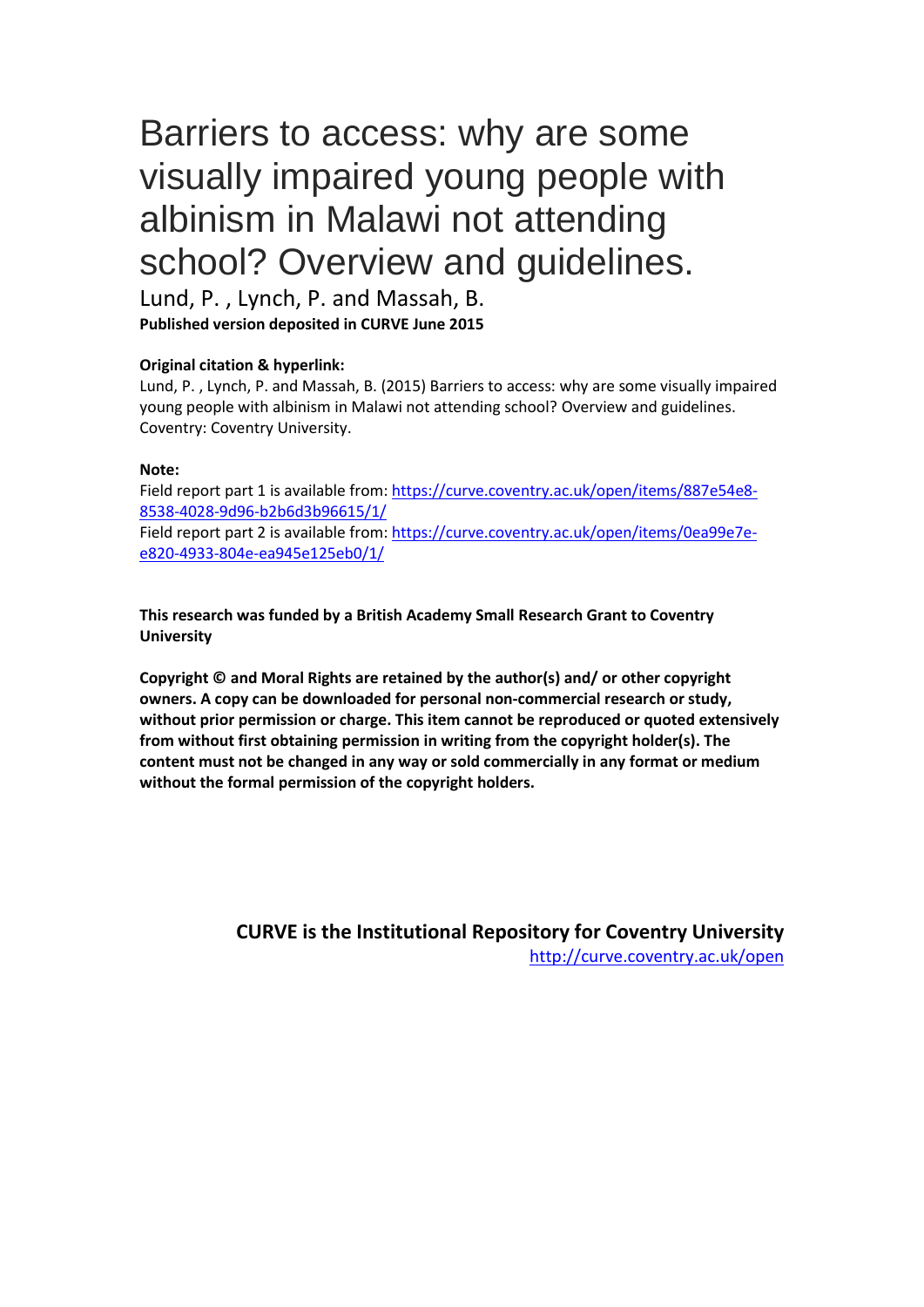## Barriers to access: why are some visually impaired young people with albinism in Malawi not attending school?

### **British Academy Small Research Grant (2012-2015)**

Dr Patricia Lund, Coventry University, UK e.mail: [p.lund@coventry.ac.uk](mailto:p.lund@coventry.ac.uk)

Dr Paul Lynch, University of Birmingham, UK

Bonface Massah, The Association of People with Albinism in Malawi (APAM, formerly TAAM)

## **Lay Summary**

Albinism is an inherited condition where very little melanin pigment is produced, resulting in pale skin that is very sensitive to the sun and poor eyesight. In African populations, those affected look visibly different from their dark skinned peers, which can lead to ostracism, bullying and social isolation. This study explored the lives of children and young people with albinism along the lakeside and in the mountainous northern part of Malawi. It revealed how albinism affects the whole family, not only the person affected, and how they can be considered as sub-human and 'useless', although attitudes within families were generally positive and supportive. Acceptance by the father was a key factor, in terms of both financial and emotional support. The importance of parental choice in the mode of education of children with albinism was a common theme; some children were happy boarding at Resource Centres attached to mainstream schools which provide specialist care whereas others preferred to remain at home, within their own communities. The security of those with albinism was the predominant concern for families, constantly fearful of attack as they are targeted for their body parts for use in rituals and 'good luck' charms. The outcomes of the study have been used to devise a set of guidelines to recommend to government and other agencies, to improve the safety, access to health and education and social acceptance of these families. Advocacy posters have been used to raise public awareness and promote respect for those with albinism.

## **Field reports**

Two field reports with details of the study are available online:

[Field report Part 1](https://curve.coventry.ac.uk/open/items/887e54e8-8538-4028-9d96-b2b6d3b96615/1/)

[Field report Part 2](http://curve.coventry.ac.uk/open/items/0ea99e7e-e820-4933-804e-ea945e125eb0/1/)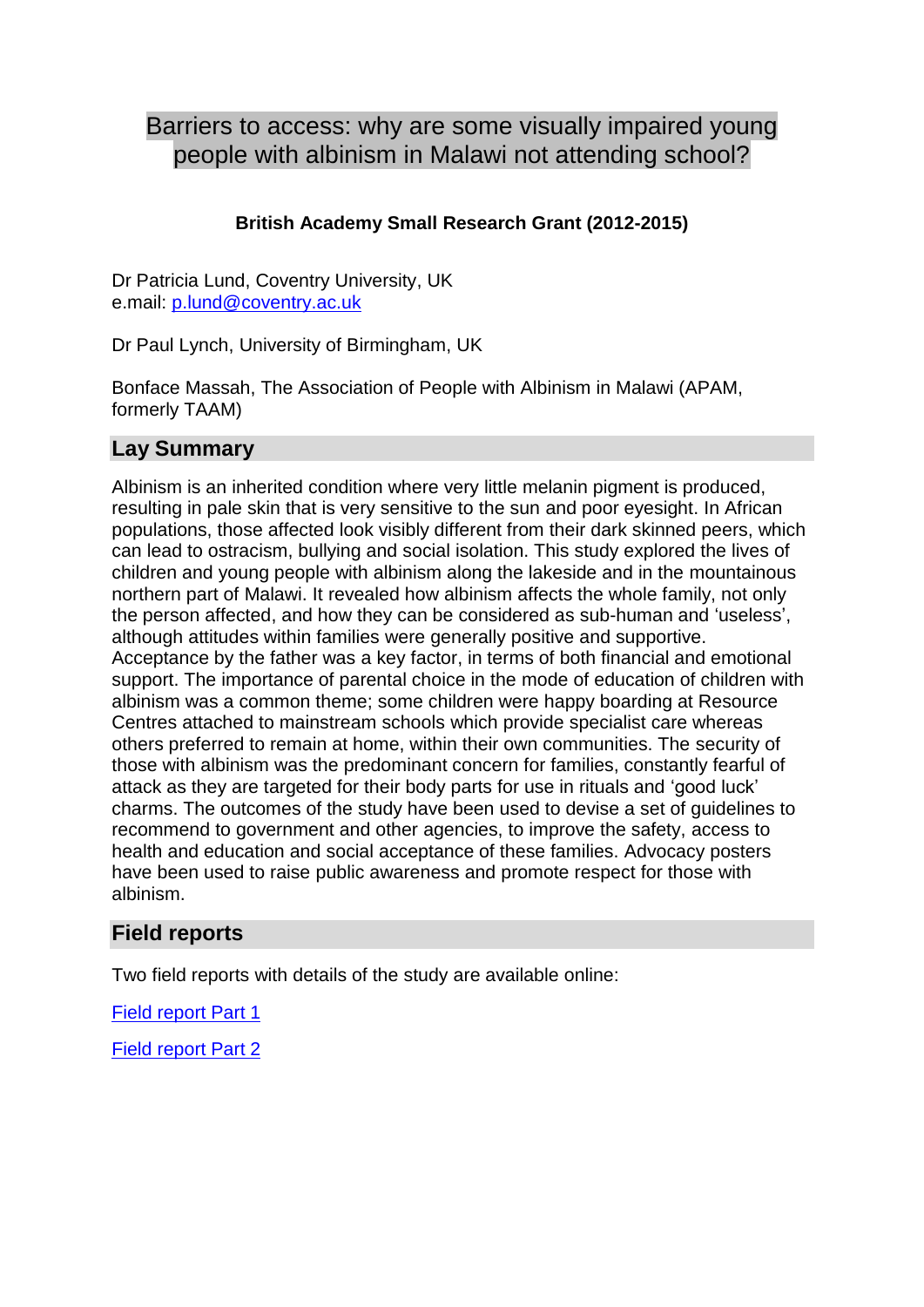### **Overview**

1

#### **Security for families with albinism<sup>1</sup> in Malawi**

The situation for people with albinism, particularly the children, in Malawi changed dramatically over the three year period of this grant. In the first two years the focus was on investigating inclusive education as well as social practices and attitudes that influenced the attendance and participation of this group of visually impaired children at school. In the last year the worsening security situation, with reports of killings, abductions and mutilations of individuals with albinism, resulted in a national and international response to raise awareness to combat these attacks. The results of this and other studies have provided an extremely useful evidence-base to support and inform advocacy efforts at this difficult time for families with albinism.

One stakeholder interviewed described how '*having a baby with albinism shakes a family*'. Our study provided first-hand accounts of how albinism impacts on everyone in the extended family, including non affected siblings and other family members. Although attitudes within families with albinism tend to be positive, in the wider community they are often considered 'the other', as sub human, as commodities to be bought and sold rather than human beings to be respected as members who are 'different' in the colour of their skin, but have the same feelings and aspirations as their dark skinned compatriots.

The deteriorating security situation has instilled fear in these families as they wonder *who is their friend, who is the enemy*? The latter part of the project highlighted a new aspect of child protection, of how to ensure the safety of children with albinism, particularly in getting to and from school. The remit of training around issues of albinism needs to be across the sector, to be widened to include other stakeholders, especially social welfare and community rehabilitation workers, as well as the police and politicians. Training manuals should focus on knowledge/information on albinism for a broad range of stakeholders (similar to the one developed by the research team for teachers as part of another project in Malawi).

The Government of Malawi through the Ministry for Gender, Children, Disability and Social Welfare are working with agencies such as UNICEF to undertake investigative research to explore the root causes of this upsurge in violence against people with albinism in Malawi and make recommendations on what action to take to prevent these abductions, killings, mutilations and exhumations of body remains.

 $1$  Albinism is an inherited condition resulting in a lack of pigmentation in the hair, skin and eyes. In African populations this makes a stark contrast to the usual dark pigmentation.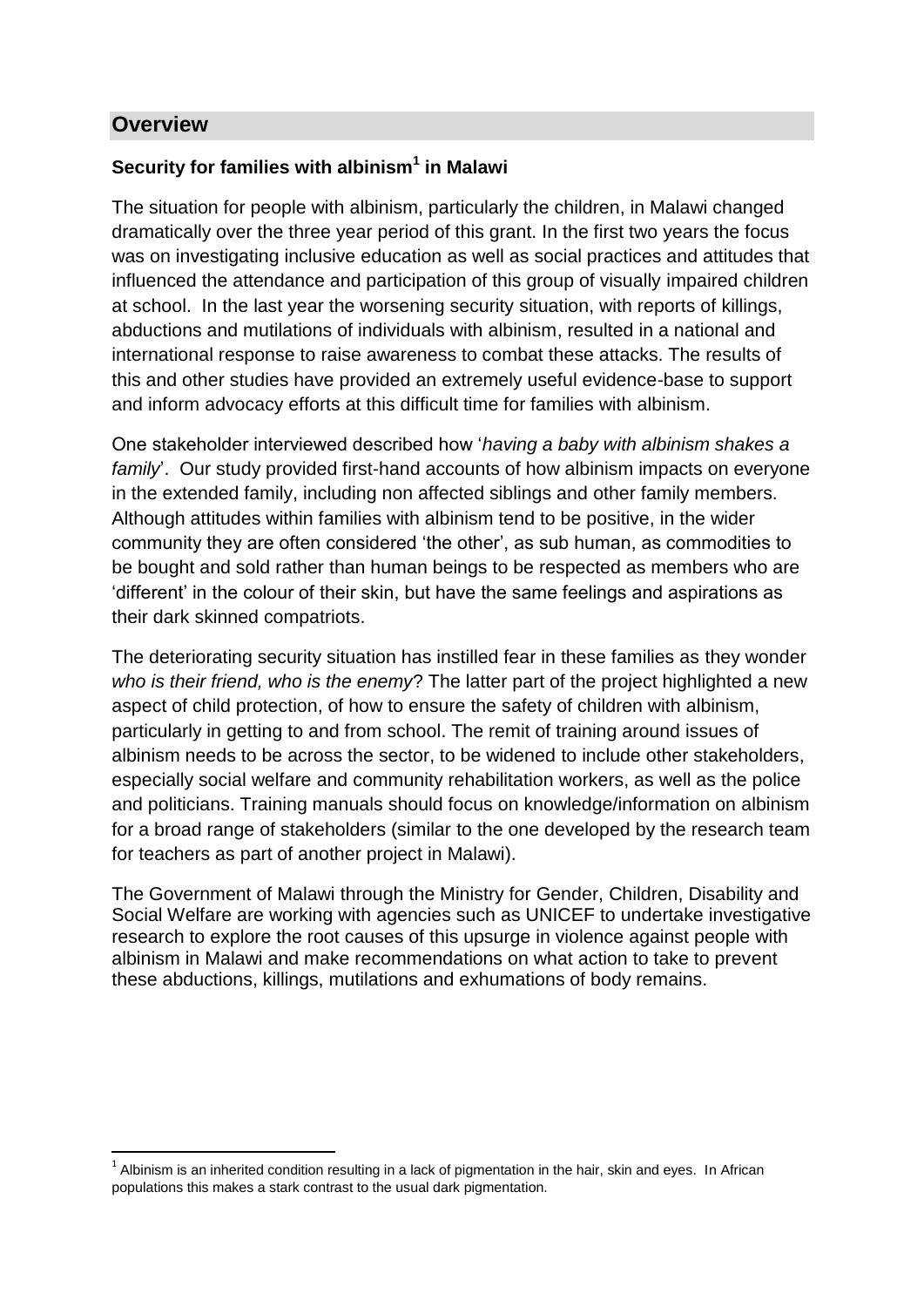## **Summary of the project**

**Background:** Albinism is an inherited condition resulting in a lack of pigmentation in the hair, skin and eyes. In African populations this makes a stark contrast to the usual dark pigmentation. Families who have children with albinism face particular challenges in countries in sub-Saharan Africa which can lead to devastating consequences. These families feel particularly vulnerable when faced with the constant threat of their loved ones with albinism being kidnapped and killed in order to sell and use their body parts in ritual charms which, in turn, are believed to bring good luck to those who carry out the brutalities. These attacks were first [reported](http://news.bbc.co.uk/1/hi/world/africa/7518049.stm) by the BBC in 2009 and have continued, raising international condemnation. The current climate of insecurity for people with albinism in Malawi, particularly in areas that border the country (Tanzania, Mozambique and Zambia) is having a strong impact on the daily lives of people with albinism, to the extent that parents of children with albinism are afraid to send their children to school. The financial rewards and incentives of selling body parts of those with albinism are high, with even family members and friends implicated in some attacks. Concerned parents are unsure who they can trust and are resorting to extreme practices of over-protecting their children with albinism: keeping them within eye range, not letting them mix with other children and preventing them from participating in community activities for fear of being kidnapped or killed.

**Methods and Findings:** This qualitative study in northern and central Malawi included interviews with families affected by albinism and focus group discussions and meetings with other stakeholders, including educational professionals (specialist teachers, mainstream teachers, teacher trainers, university lecturers etc), members of local NGOs, media and representatives from the Association of Persons with Albinism in Malawi (APAM). The interviews captured critical moments in the lives of participants, their level of acceptability in school and community and the family's economic situation. Participants were also asked about any myths they had heard about albinism and any reports about albinism they had heard or seen in the media, local radio or by word of mouth.

The study found that families in rural villages experienced different levels of stigma and prejudice in their community ranging from being called names in public and being excluded from community activities such as preparing food for ceremonies, and digging graves to being completely rejected by members of the family, often the father. Those living by the lake were highly susceptible to sun burn causing extreme sores and permanent damage. Some mothers have become extremely protective of their children because of the different threats arising from the hot weather and the constant threat of kidnapping and verbal abuse. Families where a male figure stands up against discrimination and actively supports a member with albinism tend to feel more secure and more positive about the future. Some participants, particularly those living in towns but also including families living in rural lakeside villages, felt more positive about their level of acceptance within society and had high aspirations for their future.

Families find it extremely difficult to raise enough money from the main economic activities of fishing and farming to meet the additional needs of a child with albinism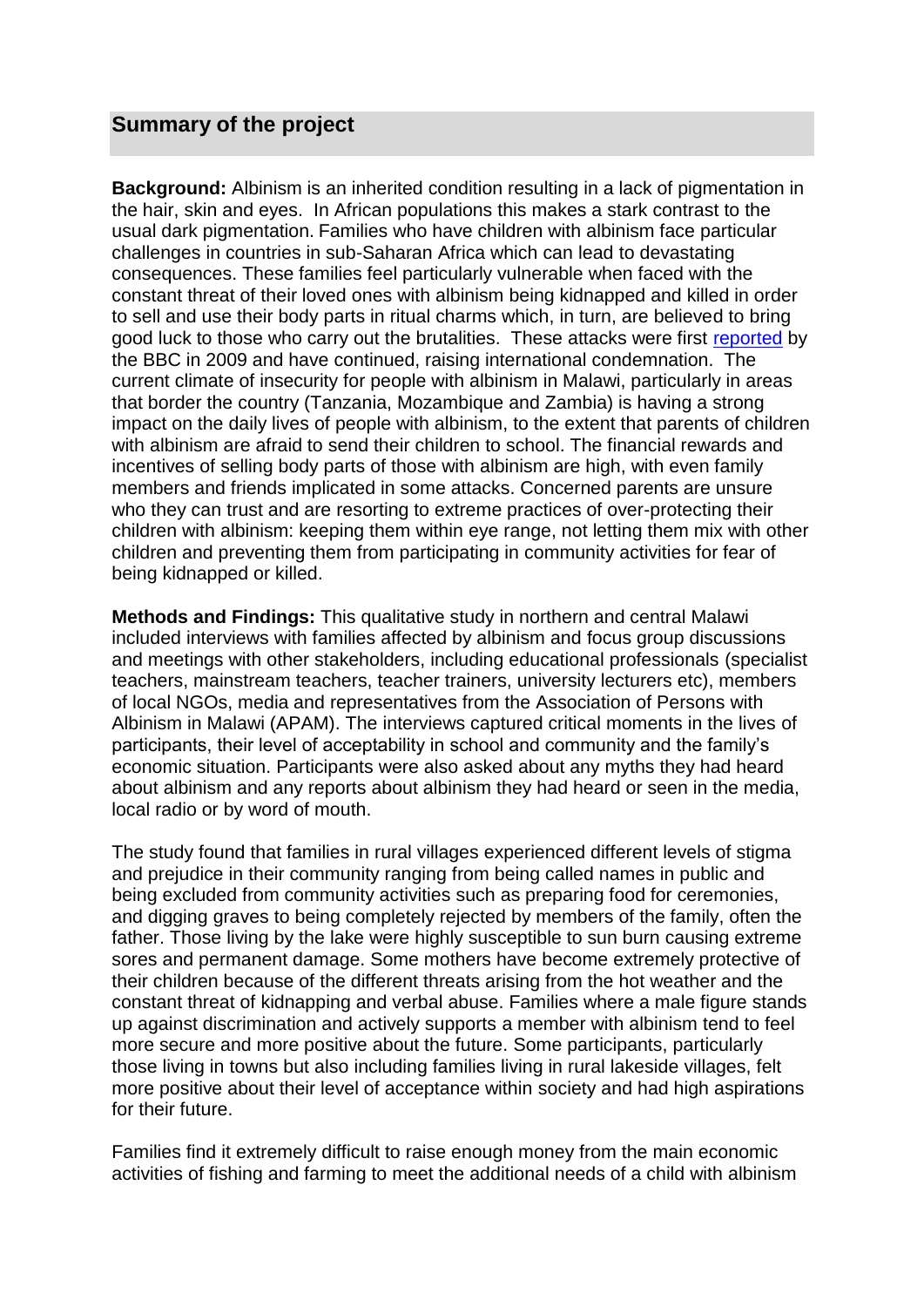in terms of buying protective clothing, sun glasses, protective skin lotion against the sun and providing transport money to send their child to board at a education resource centre and pay for their basic requirements while they are there (e.g. soap). Mothers of large families who do not have support from the father of the children are more likely to experience socio-economic difficulties and often rely on their extended family to help support the children.

The study produced evidence that families of children with albinism experience constant discrimination, especially in rural areas and from those outside their immediate surroundings. Having a child with albinism shakes the whole family to the core – there is no escape, they do not know what will happen to them, especially when these children are considered as 'a business commodity' by those who do not value them as human beings. Those living in towns such as Mzuzu, a large town in the north of Malawi, were more confident, had high aspirations for their future and felt better accepted within the community.

In a small number of cases children and young people with albinism were supported by external benefactors who sponsored a child because of a 'special' talent (e.g. ability to paint). Overall this group of children were not receiving support by local organisations or adequate representation by advocates for the rights of people with disabilities due to a lack of understanding of their condition. More collaboration is needed in driving campaigns or education projects, such as inclusive education projects, to ensure they benefit those with albinism.

**Conclusions:** The increase in the number of violent episodes in both Malawi and neighbouring Tanzania is placing extreme amounts of pressure on entire families who have children with albinism. Not knowing who your enemy is can force parents to hide their children from society thus preventing them from attending school and being able to participate fully in their community.

More dissemination of information about albinism is urgently needed, with more awareness among all stakeholders, particularly those working in social protection, inclusive education and human rights, as well as community leaders such as chiefs. Parents, particularly mothers, need to know where they can find the much needed support to help them to protect their children and other vulnerable members of their family. There is a growing awareness and political willingness to address these issues following the adoption of the UN CRPD as a human rights and development instrument.

*'Recalling that some marginalized groups of persons with disabilities such as persons with albinism, persons with psychosocial disabilities, person with intellectual disabilities, and persons with epilepsy, face life threatening violence and deprivation of liberty due to persistent beliefs and harmful cultural practices'(Nairobi Declaration, 2014)*

Further research is needed to collect more evidence from parents, relatives and persons with albinism in those areas that are experiencing the most fear from kidnapping and violence. The Government of Malawi has developed a response plan that covers areas of education, awareness and training and, in collaboration with UNICEF, advertised in May 2015 for a consultant to conduct investigative research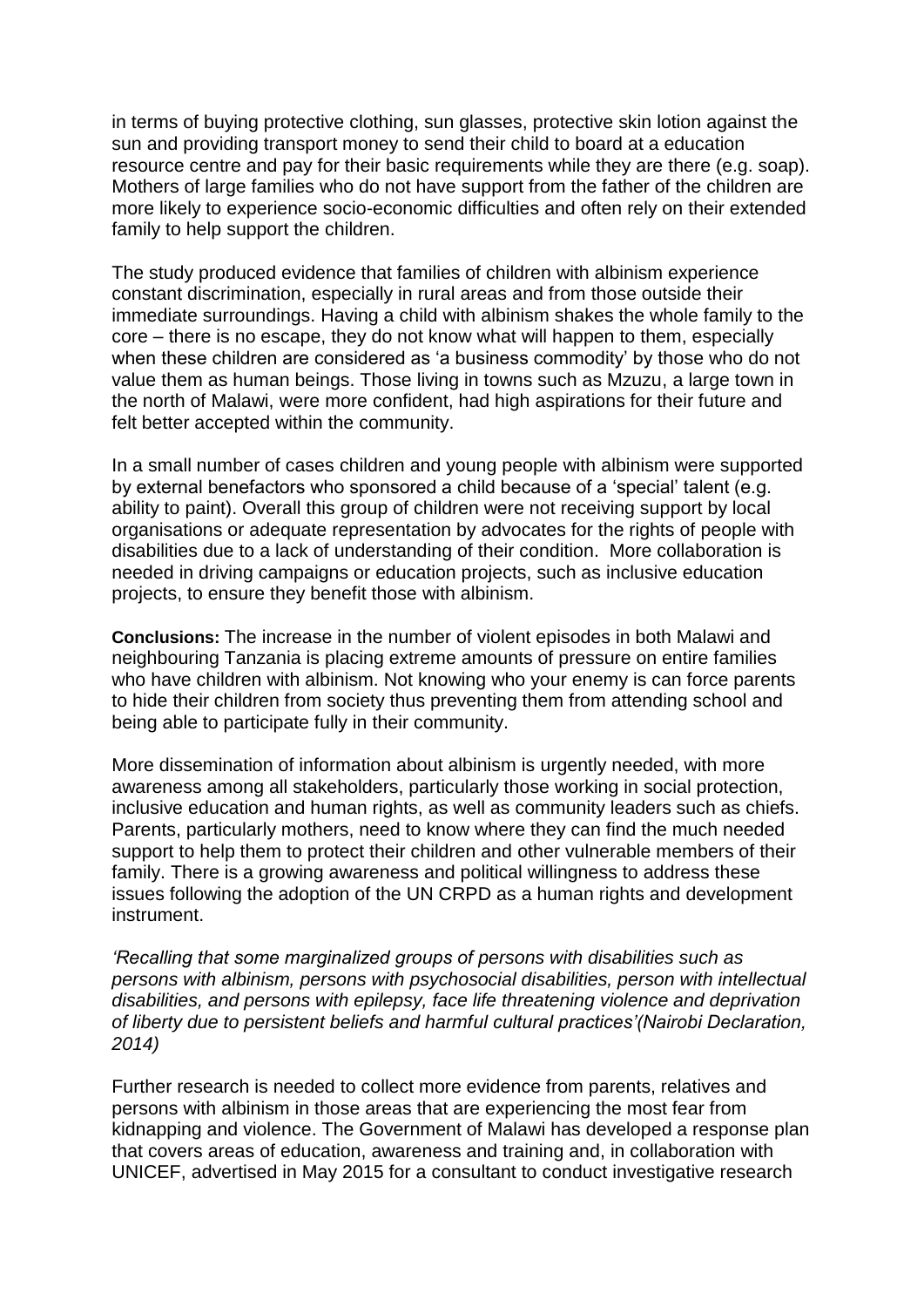on the abuses of those with albinism, to attempt to identify the root cause and make recommendations on what actions should be taken.

## **Guidelines for the education of children and young people with albinism**

#### **Guidelines for education and social welfare workers to use when supporting children with albinism into educational establishments (pre-school and primary school)**

Educational guidelines were developed in collaboration with members of the local albinism association APAM to embed issues of albinism in teacher training, to foster and support the integration and acceptance of children with albinism at their schools and in society. APAM are keen that these cover education at all levels, from preschool to tertiary and that it is embedded in the training of multiple professionals, from education through health to social welfare.

These guidelines are presented in the Appendix.

#### **Peer reviewed journal publication of this project**

Findings from the early field work were included in a peer-reviewed journal article:

Lynch, P., Lund, P., and Massah, B. (2014) Identifying strategies to enhance the educational inclusion of visually impaired children with albinism in Malawi. *International Journal of Educational Development* (39), 226-234.

#### **Conference presentation**

Presentation by Bonface Massah at the Education Conference in Malawi, held on 20-22 August 2014; organised by the Faculty of Education at the University of Malawi, with sponsorship from the Canon Collins Trust and UKAID.

Title of Conference**: 'Education and Access – Opening spaces for the marginalised'**

Subsection 8: SUPPORT FOR, AND MANAGEMENT OF, SPECIAL NEEDS LEARNERS AND EDUCATION

8.1: Community Based Rehabilitation and Utilization of Research Evidence: a Trigger for Supporting Special Needs Learners with albinism in Malawi

*Bonface Massah, Patricia Lund, Paul Lynch* 

#### **Abstract:**

**Community Based Rehabilitation and Utilization of Research Evidence: a Trigger for Supporting Special Needs Learners with albinism in Malawi**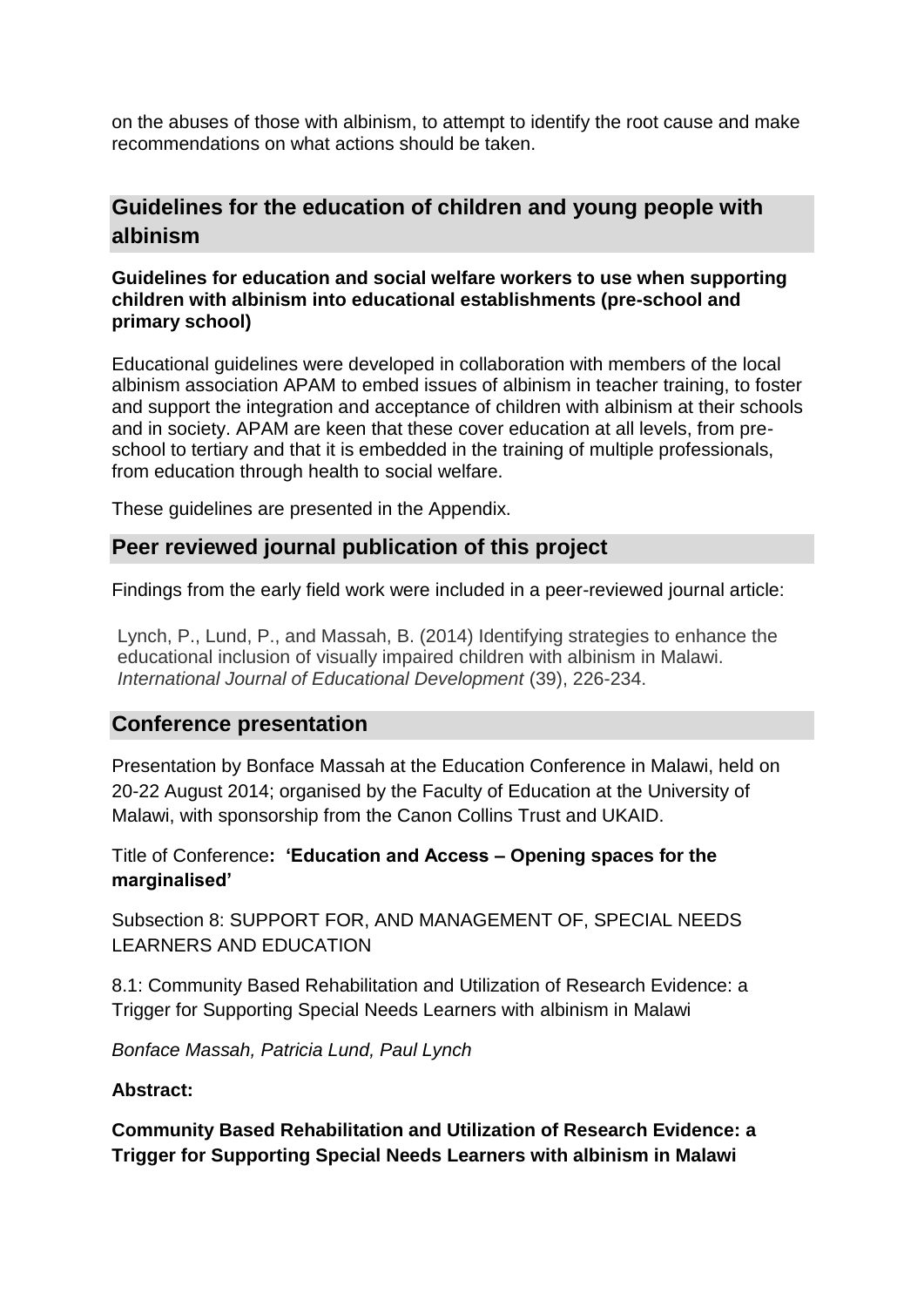Evidence from Malawi indicates that a proportion of children with disabilities remain excluded from accessing full formal education, exacerbated by stereotypical attitudes of society towards disability. The greatest challenges arise from the cost of transport, and the lack of assistive devices, rehabilitation support and specialized learning material. This paper utilises the researchers' experiences in Community Based Rehabilitation and research evidence on albinism as a case to discuss support for, and management of, special needs learners in the Malawi context. In Africa, learners with albinism are a vulnerable group: they are 'white' in a black community making them strikingly different from their black peers, visually impaired, and at risk of suffering skin damage and social stigma. Often the eye problems go unrecognized, yet they cause difficulties in the classroom situation with regard to: mobility, seeing the chalkboard, reading and writing and restricted participation in outdoor activities. Qualitative participatory approaches, drawings, narratives, focus group discussion and document reviews were used to explore the social impact of albinism on the lives of learners with albinism. In particular the views of children, parents, teachers and other stakeholders on access to education and educational policy were explored. The paper highlights some of the key determinants preventing learners with albinism accessing education in Malawi including the failure of teachers to adopt strategies to assist these pupils, and their rejection in school and wider society due to myths and ignorance about albinism. It also identified good practices for adapting Community based rehabilitation (CBR) programme for empowering persons with disabilities in Malawi to include the needs of persons with albinism.There is a need to coordinate and share information of albinism through CBR structures at local level to influence parents of children with albinism to form advocacy groups in consultation with Association of Persons with albinism of Malawi and also need to gather research and dissemination of findings about the education of children with albinism to be made available to policy makers to Influence education or health policies and resource allocation for special educational needs of the group like large print books, accessible school blocks.

#### **Advocacy posters to raise awareness of albinism in Malawi**

Advocacy Posters available online at [https://curve.coventry.ac.uk/open/items/31439895-6896-4ec2-902d](https://curve.coventry.ac.uk/open/items/31439895-6896-4ec2-902d-dbc3ced56409/1/)[dbc3ced56409/1/](https://curve.coventry.ac.uk/open/items/31439895-6896-4ec2-902d-dbc3ced56409/1/)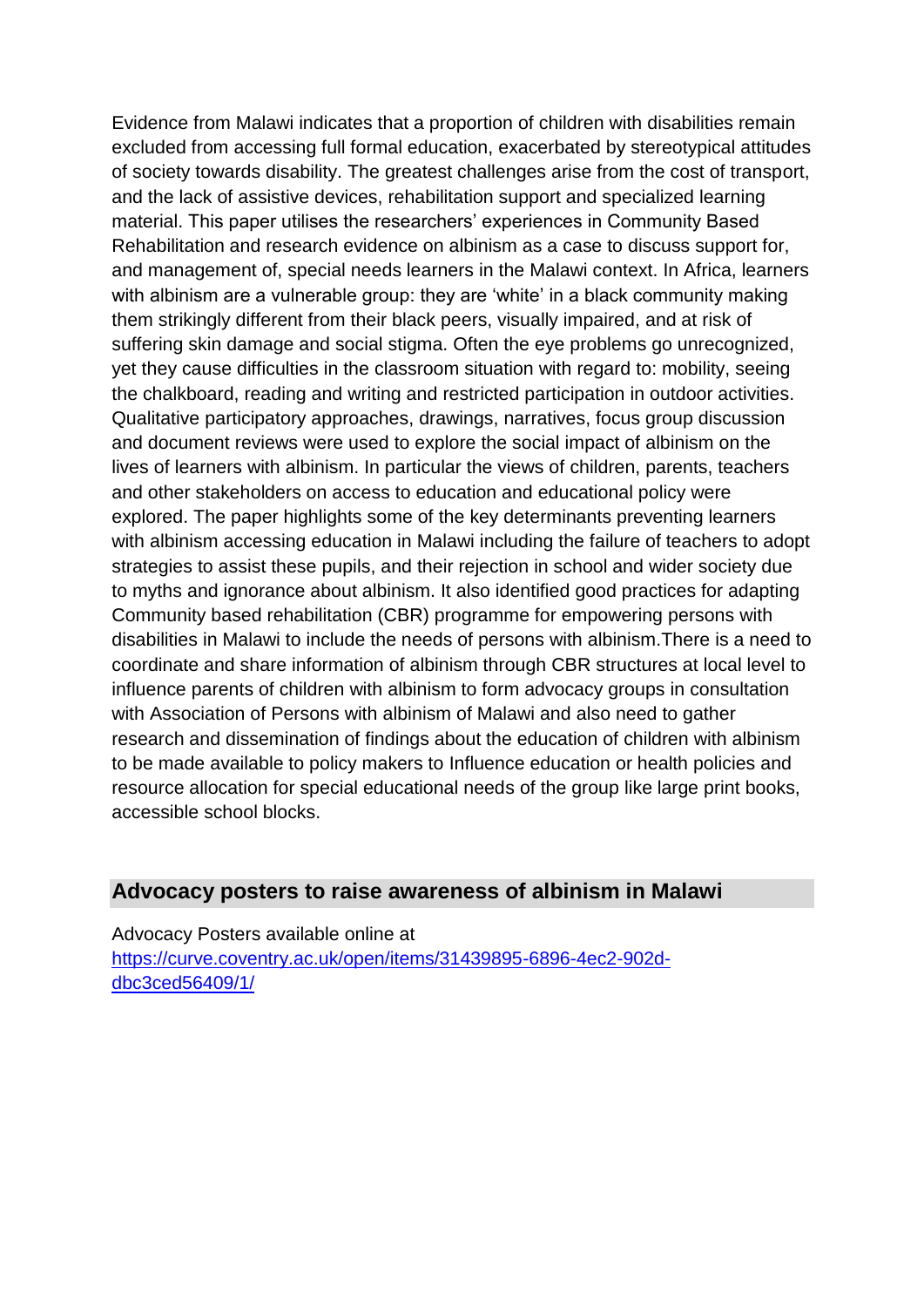#### **Appendix**

## Guidelines for supporting the educational and social inclusion of children and young people with albinism in Malawi

Dr Patricia Lund (Coventry University) [p.lund@coventry.ac.uk](mailto:p.lund@coventry.ac.uk)

Dr Paul Lynch (University of Birmingham)

Bonface Massah (The Association of People with Albinism in Malawi)

Study funded by Small Research grant from the British Academy (2012-2015)

#### Introduction

In Malawi government education systems exist at national level through basic education directorates, including the special needs education and at district level through the District Education Manager (DEM), at zone level through the Primary Education Advisor (PEA) to the school and at the community level through the primary school head teacher.

These guidelines are chiefly aimed at education officials but are appropriate for use by other governmental and non-governmental agencies in Malawi, as well as by advocacy groups at a national, regional and international level.

These guidelines were developed in close collaboration with members of the local albinism association *The Association of People with Albinism in Malawi* (APAM), They aim to foster and support the integration and acceptance of children with albinism in their communities, within the education system and the wider Malawian society. In order to provide supportive care and education for children and young people with albinism, cost-effective and efficacious programmes need to be established and integrated with existing community, education and health services at district level. APAM recognises the importance of multi-sectoral approaches and promotes the training of education, health and social welfare professionals at national, district and zonal level.

In the research studies that informed the development of these guidelines there was a strong emphasis on encouraging participants to express their opinions and experiences using their own language and interpretation, and to focus on identifying solutions they believe will work in their context. In this and related projects both family members and professionals reflect on their experiences of young children with visual impairments and contribute to the development of tools for improving their communication, play and social development skills.

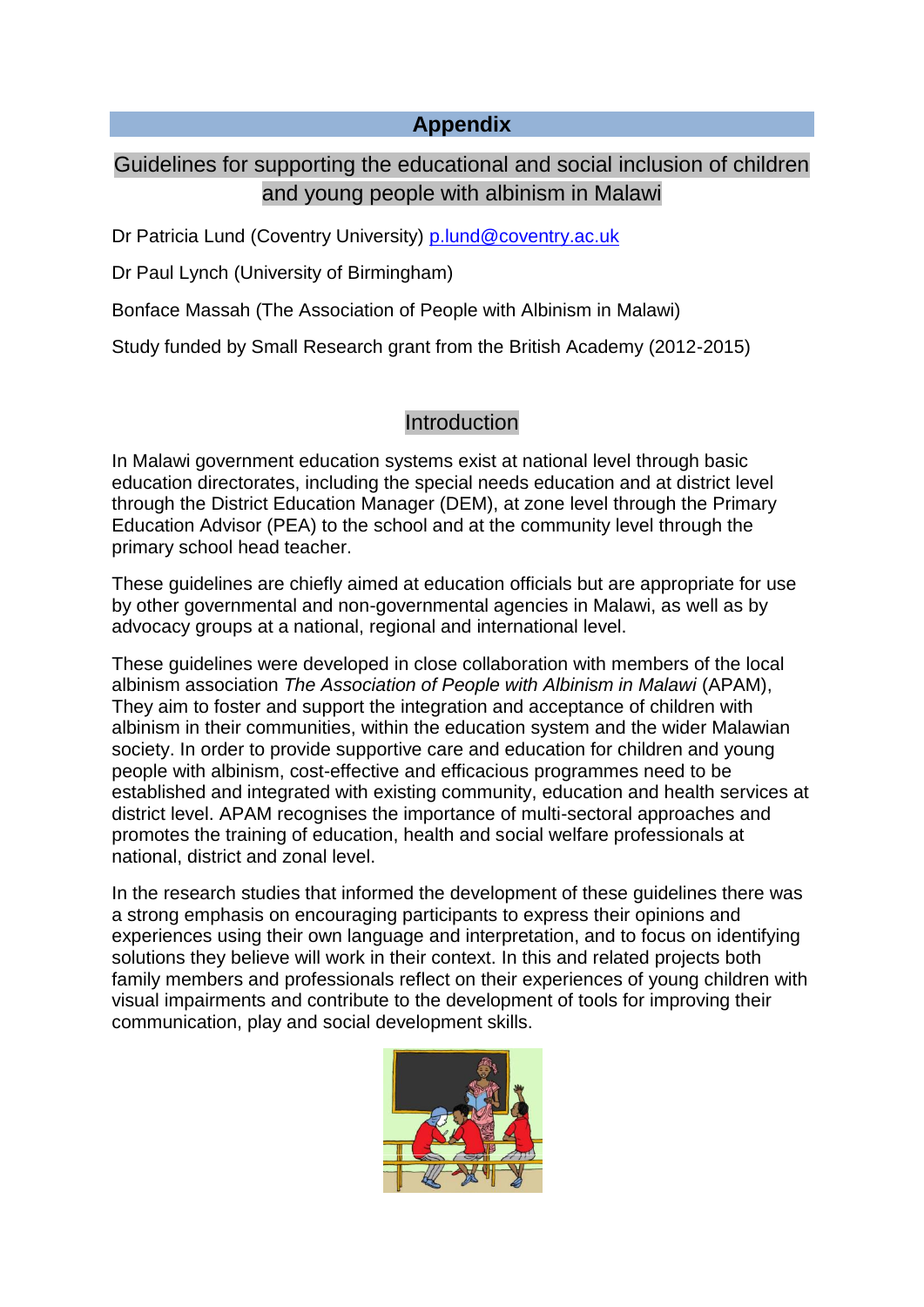The following sections provide professionals and officials with useful and practical tips on how to accommodate the specific educational, health and social welfare needs of children and young people with albinism in Malawi. These link to Article 24 in the UN Convention on the Rights of Persons with Disabilities, that *persons with disabilities can access an inclusive, quality and free education on an equal basis with others in the community in which they live* (Clause 2 b).

## Facilitating strong community support for children going to school

Parents of children who have albinism may not think of sending their child to a preschool or primary school because of concerns that their child will be teased or not treated well by the other children or by caregivers or teachers. Walking long distances to get to school is problematic to those with albinism as they lack protective melanin in their pale skin and are extremely sensitive to the sun; this adds to the parents' difficulties and anxieties.



APAM sees a strong need for village communities and leaders to work closely with local councillors, community assistants and child protection officers to identify ways to protect the rights of families who have children with albinism and ensure that children with albinism are safe to travel to and from school.

The research team suggest the following activities to strengthen support for children going to school:

**Child protection officers** to work with the parents/guardians of a child with albinism, so that they can help prepare the child for school. The parent may need to stay at the child-based community centres (CBCC) to support the child to begin with, helping the caregivers and teachers to understand how to support their child

**The community policing committee** (Malawi police service) to be given specific training on ways to protect the lives of children with albinism and encourage them to provide the necessary protection to all vulnerable children who go to CBCCs, primary and secondary schools. **Child protection officers** should liaise closely with families of children with albinism and the staff running educational establishments to ensure the children are protected at school and are not vulnerable to bullying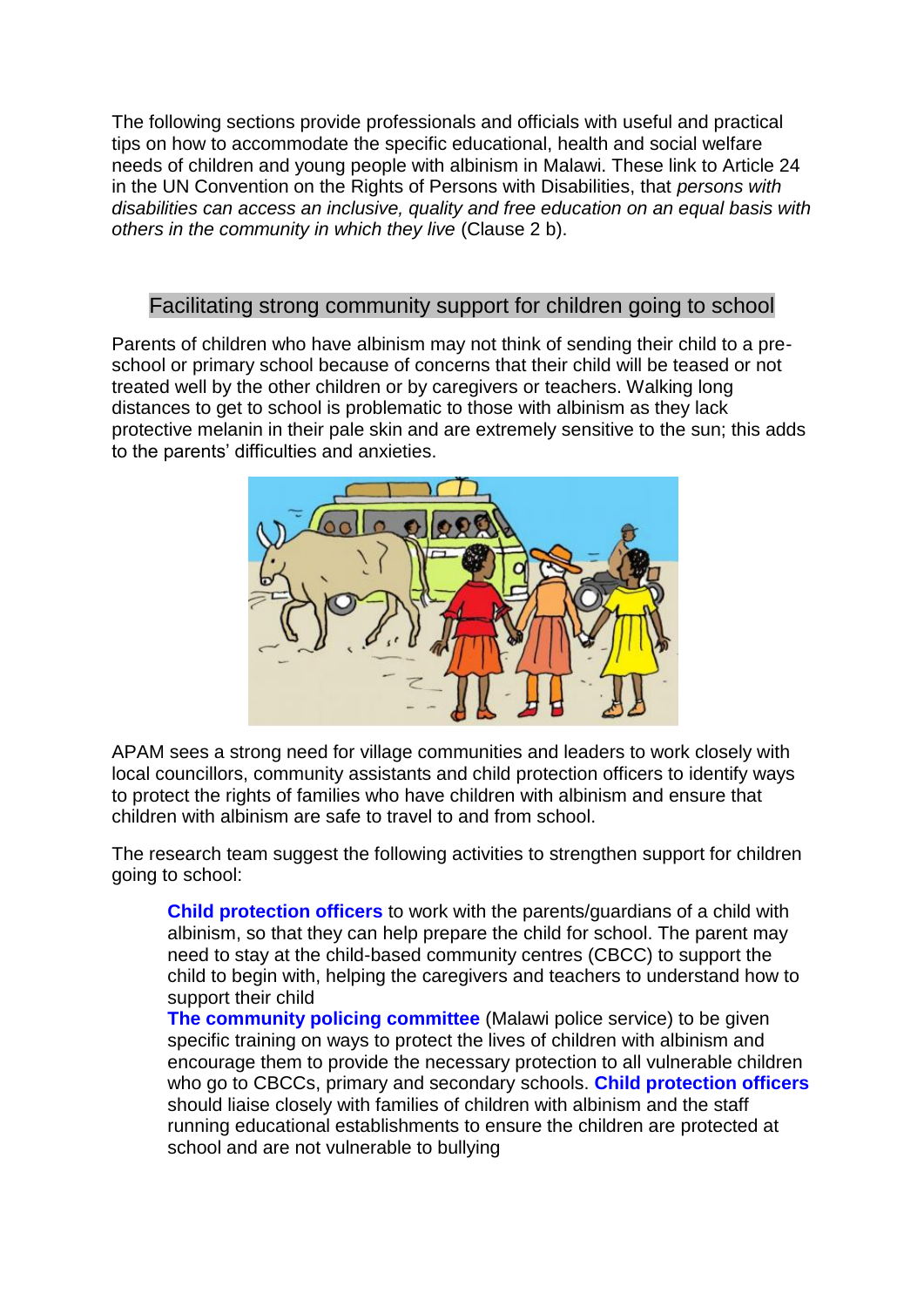Child protection committee's training to include a component on how to offer protection to those with albinism as part of their **training programme** When a child with albinism enters their school, **head teachers** to immediately contact their **District Education Managers** to obtain information booklets on albinism from the Ministry of Education and contact local advocacy groups such as APAM and other organisations that represent the rights and interests of people with albinism; they should also investigate support from teachers trained in Special Needs Education (SNE)

Community based committees to include a representative of a family with albinism to ensure **self- representation.**

## Helping CBCCs and schools prepare for the needs of children with albinism

Caregivers (pre-school teachers in CBCCs) and school teachers (primary and secondary level) with no prior experience of looking after or teaching children with albinism may be unsure how to support them. Parents and other members of the family usually know how best to help their children both inside and outside the home. A workable strategy would be for the **child protection officer** or a **community assistant** to set up a meeting between the teacher and parent *before* the child starts school so that she/he can be more prepared to support those with albinism at school.

Information booklets on albinism have been developed as part of this and other projects on albinism in Africa. An extract from the booklet for children is shown in the image below:

# Will I go blind because I have albinism?



No, your eyesight will change as you get older, but vou will not lose your sight.

**Braille is not recommended for those with albinism as vision will not deteriorate with age due to albinism, as this is not a progressive condition. Although visually impaired, children with albinism have sufficient residual vision to enable them to use print rather than Braille. Forcing those with albinism to learn Braille is an unnecessary additional burden and will limit the educational potential of children with albinism.**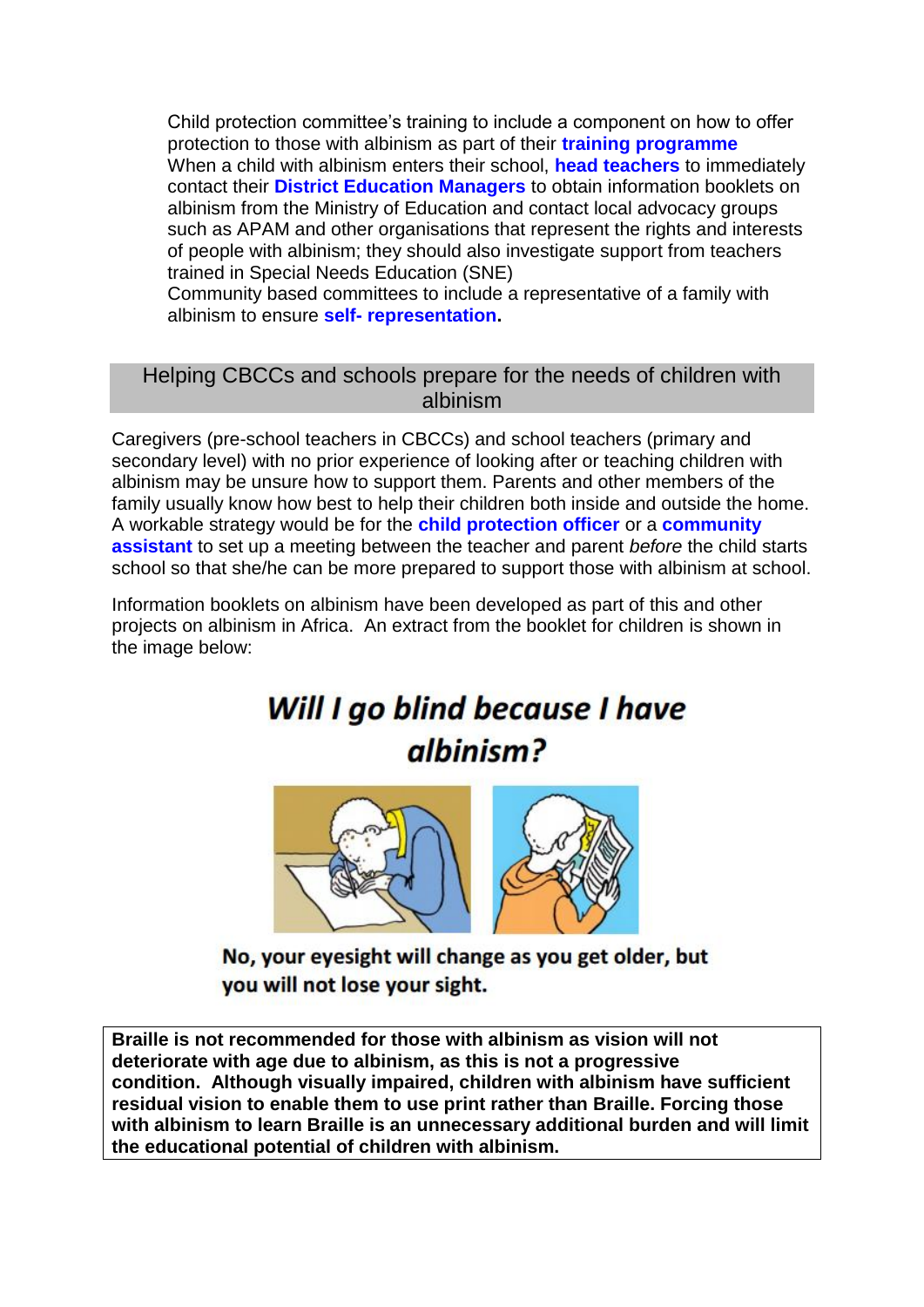[Information booklets](https://curve.coventry.ac.uk/open/file/5c501215-c908-ead9-1212-e9367731fd10/1/Albinism%20information%20for%20teachers%20and%20parents.pdf) have also been developed specifically to give hints and tips to teachers on how to assist a child with albinism to reach their full potential.

Below is a list of suggested ways in which parents can inform teachers about the needs of their child with albinism:

- Tell the teacher about your child's skills and abilities as well as their limitations due to their visual impairment
- Tell the teacher about your child's visual problems explain what he/she can see and how he/she uses their sight e.g. they are able to read letters off a board if seated at the front of the class and if letters are written in thick chalk on a clean black board
- Explain that the child may have problems moving around outside and may need some orientation when he/she starts school
- Discuss any challenges your child may have e.g. playing sports such as football or doing chores out of doors in the middle of the day
- Discuss ways of adapting the classroom environment to accommodate your child, rather than removing children with albinism from the classroom for special tuition
- Encourage the teacher to include your child in all group activities, not to exclude them
- Ensure that the child does not travel to and from school on their own but is accompanied by a sibling, friend or a trusted member of the community.



**Virginia has** albinism. **When she** started school she did not realize her friends could all see the board while she could not. She asked for help from her teachers and now she is a teacher herself.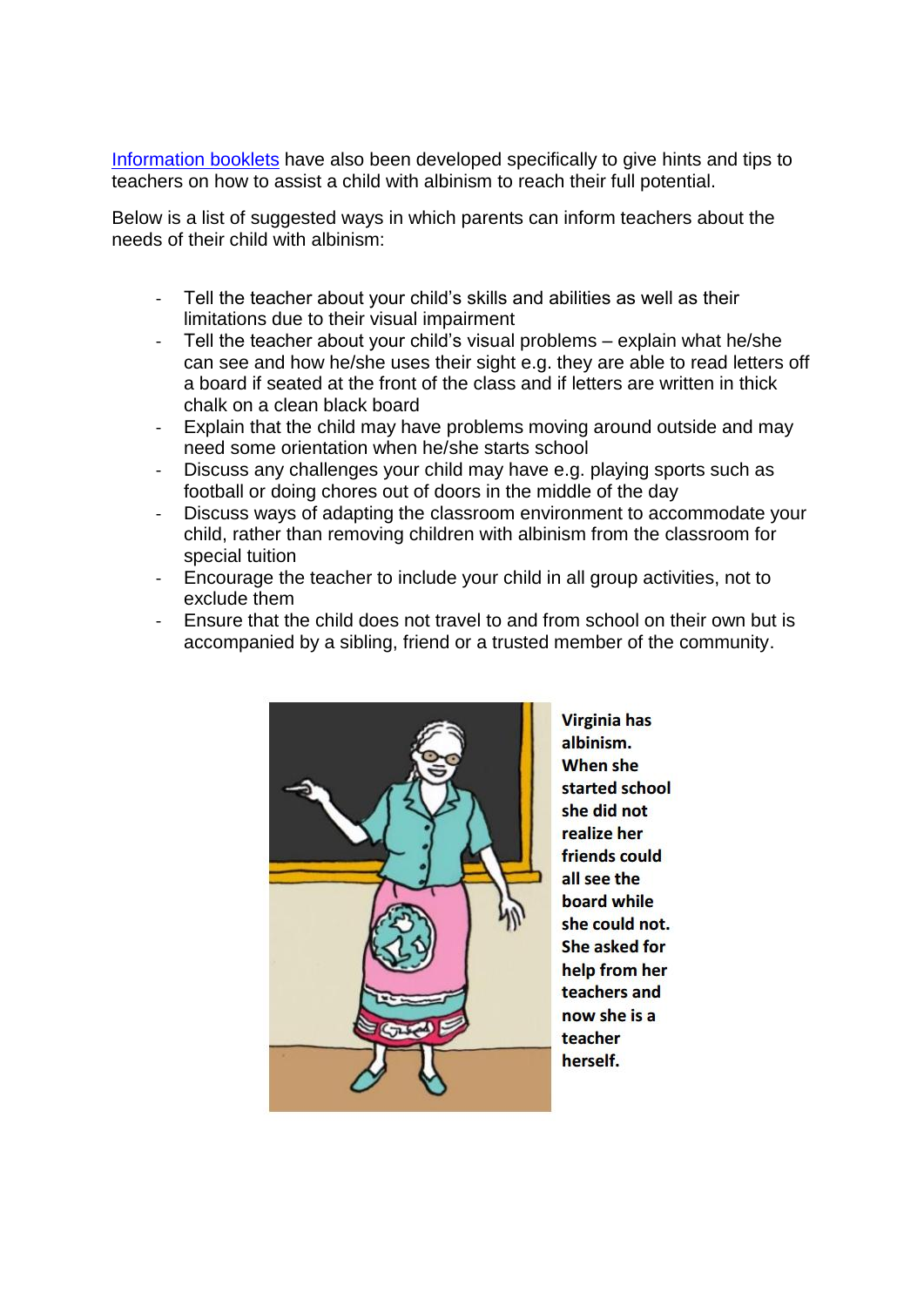Educational professionals, such as specialist teachers (or itinerant teachers) should be invited to **teacher in-service workshops** to discuss albinism and explore ways to support these children at school. It is important that all staff at schools educating children with albinism attend these workshops so that they are well informed and can intervene immediately to support a child with albinism in their class.

## Community support for children with albinism

As well as supporting teachers, there are many other ways for different stakeholders to help ensure children and young people with albinism are safe from potential threats that may be harmful to them outside school in the community. It is therefore important for families to work closely with educational establishments and staff so that their children remain safe at all times, for example when they travel to and from school, as well as at school.

**Pre-school support:** CBCC management committees are key agents in making the necessary arrangements to accommodate a child with albinism; they should be informed of all children with albinism in the villages. Caregivers will need to receive guidance on how to look after, stimulate play (e.g. using bright, colourful toys) and make sure this group of vulnerable children are safe at all times.

**At primary school:** Parent-teacher associations (including local village leaders and parents), mother groups and school management committees should all receive training and information on albinism. Ideally these committees should include a parent representative of children with albinism, to ensure self-representation at school level. In the Malawian context these committees 'own' the school and are responsible for the operation and management of student welfare and special education support so they are key agents in the support structure.

**Primary Education Advisers** (PEAs) and **Special Needs Desk Officers** should assist in the monitoring and sensitization plans for the inclusion of children with albinism in each district. This could be done through zonal head teacher meetings and school based staff teacher meetings. These could also be planned by head teachers or form part of in-service training for teachers at zonal rural teaching centres.

**Co-ordinated support:** Each child with albinism should have a class or specialist teacher (or itinerant teacher) with overall responsibility for supporting their education, for training other teachers, liaising with parents and ensuring they access all available support, including large print examination scripts and protection from bullying and name-calling.

## Lobbying for enhanced government commitment

Given the recent increase in the number of people with albinism being abducted and killed in Malawi, there is a strong need for **the Ministry of Gender, Children, Disability and Social Welfare** (MoGCDSW) and its partner ministries to take a strong lead on protecting the needs of people with albinism and put in place